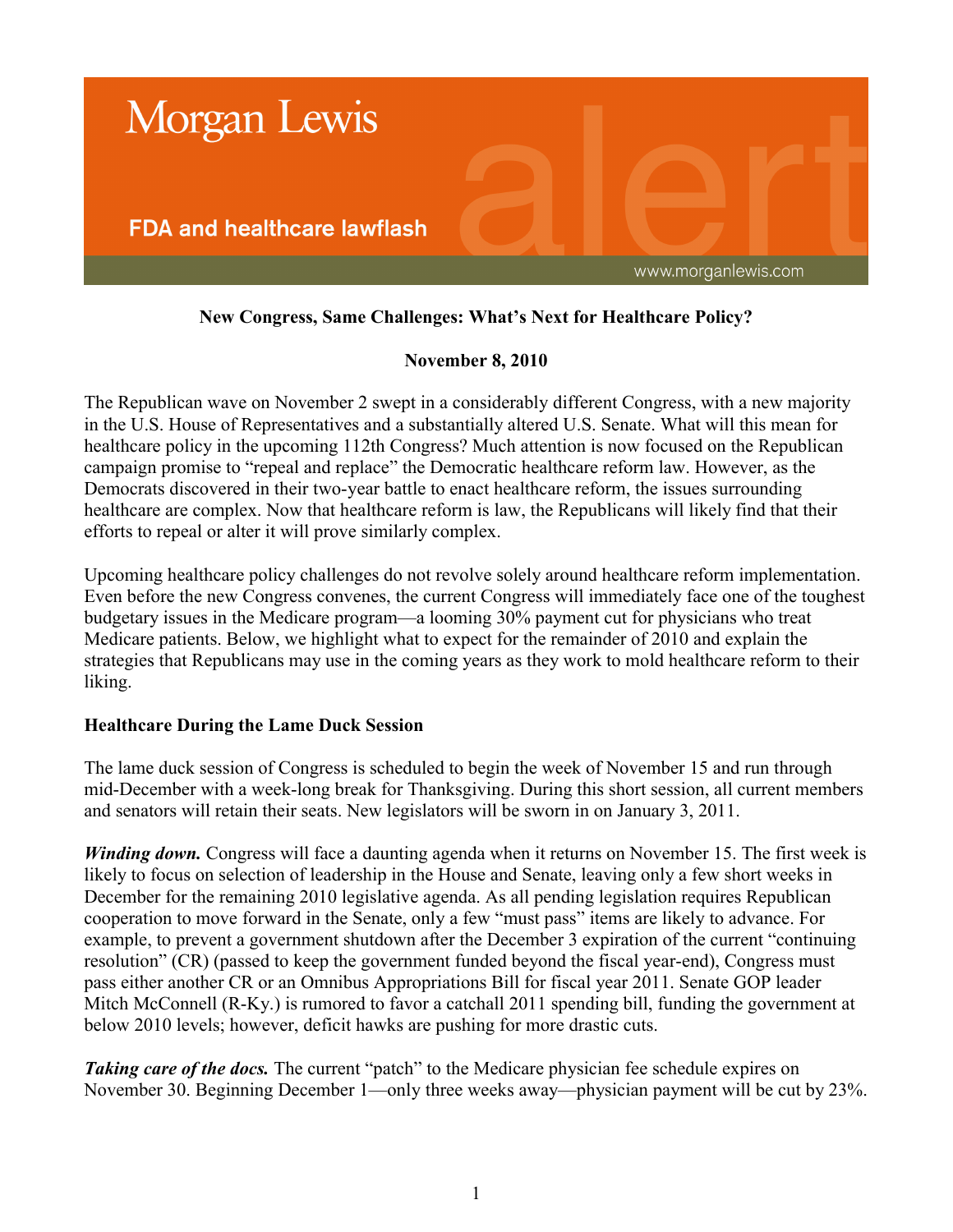Starting January 1, this cut increases to nearly 30%. Without legislative action, the Medicare program could face a crisis that might limit seniors' access to care, as some providers decide not to accept patients at the lower rates. Congressional leaders may attempt to pass another short-term patch until new members take office, or a slightly longer (one-year) fix. A long-term (multiyear) or permanent fix is highly unlikely. With a substantial number of new conservative members, the next Congress may be reluctant to spend the estimated \$15 billion necessary for even a one-year patch. Likely, these members will, at a minimum, insist on offsetting spending. Many times in the past, offsets have come from reducing payments to other Medicare providers. However, with the large cuts just enacted in the healthcare reform law, this may not be a viable approach. This situation highlights the sober fiscal reality for healthcare issues that both the lame duck Congress and the new 112th Congress will face.

#### **The New Congress**

President Obama has already scheduled a White House meeting with congressional leaders of both parties on November 18, near the start of the lame duck session. The President hopes to discuss potential areas for joint effort during the 112th Congress. We expect the meeting to focus on issues directly affecting the economy. Notwithstanding any compromise efforts, the pace of all legislation in 2011, healthcare included, will likely be slow and contentious. Many experts predict gridlock and increased partisanship, while others see potential for compromise on issues such as deficit reduction and small business job creation.

The recently passed healthcare reform law will likely play a central role in increased partisanship. Getting past the campaign focus on immediate repeal, the Republicans' strategy to undercut the Democratic legislation, and substitute their own ideas, will likely manifest itself in a number of ways. Many approaches may be pursued simultaneously, and the desired outcome and likelihood of success of each will vary.

*Repeal?* The new GOP House majority will likely take up a bill to repeal the healthcare reform law as one of its first items of business in the 112th Congress. One early challenge facing the party is that the nonpartisan Congressional Budget Office (CBO) scored the healthcare bill as overall reducing the budget deficit by more than \$100 billion. Therefore, it is likely that the CBO would score a total repeal as adding to the deficit. Republicans have committed themselves to reducing the deficit, but they will likely face difficultly in offsetting the deficit increases resulting from repeal. Additionally, current GOP leaders have acknowledged that, even if a repeal bill passed the House, it would not pass the Senate or escape a presidential veto.

*Attack the unpopular?* Failing outright repeal, the GOP will likely target specific, unpopular bill provisions for repeal through more focused legislation. However, some of these initiatives could also run counter to the GOP pledge to reduce deficits. As Peter Orszag, former director of President Obama's Office of Management and Budget, has said, "Many of the provisions that politicians have been taking aim at are the ones that save money." For example, repealing the mandate for individuals to buy insurance, the 1099 tax form requirement for business purchases above \$600, and the Independent Payment Advisory Board (IPAB) tasked with reducing Medicare growth could be just a few of the options put forward. Again, where lawmakers will find budget offsets for these changes is unclear. However, Republicans believe they may succeed in stopping some of these new provisions because they are unpopular with the public. They plan to move these issues forward in hopes that enough Democratic senators will defect from their party to reach the 60-vote threshold needed to break a Democratic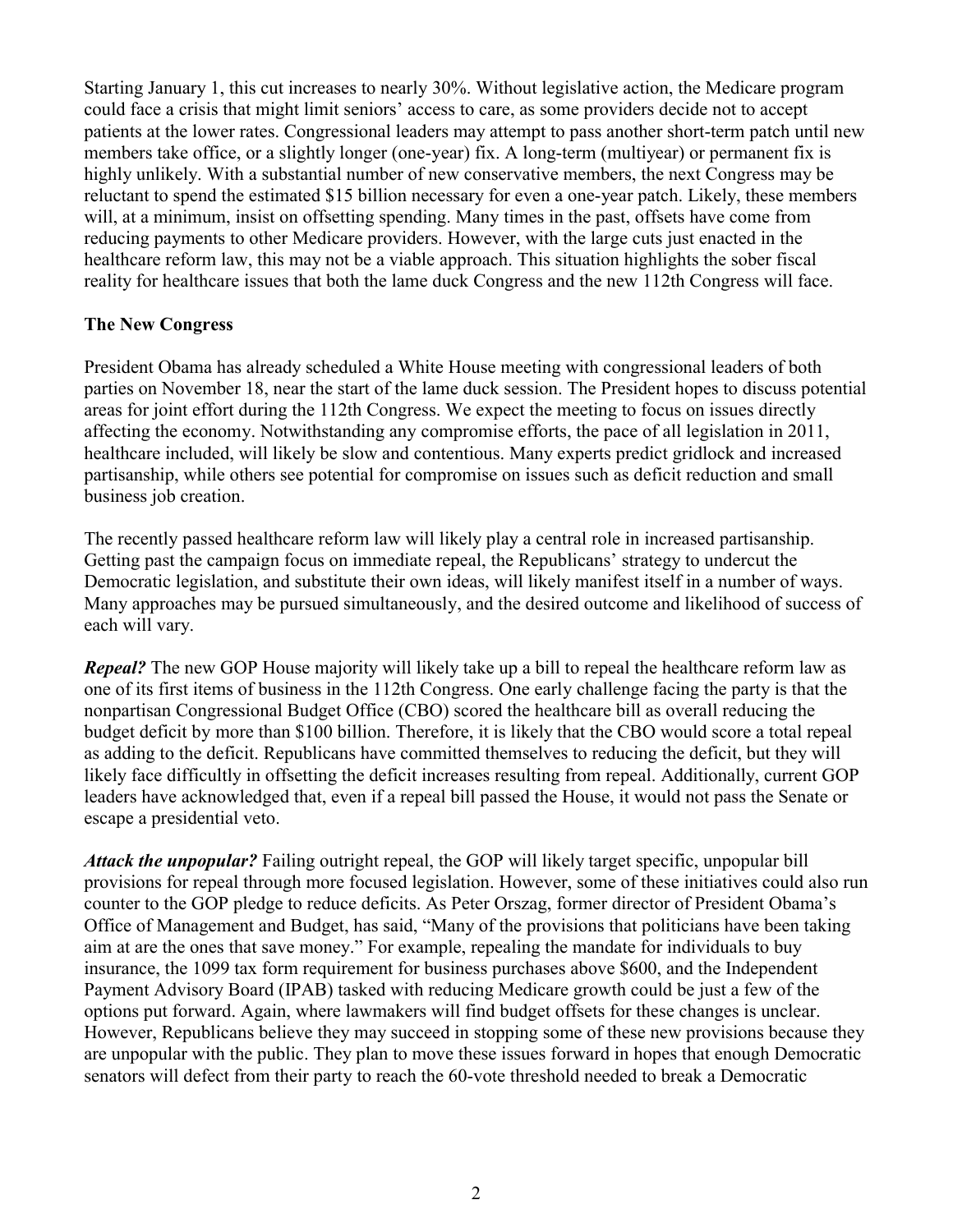filibuster. Even if this proves impossible, Republicans can use those votes to target vulnerable Democratic members in 2012.

*Starve the beast?* Through the appropriations process (by which Congress funds the activities of federal agencies), the GOP could attempt to limit or eliminate funding to implement the healthcare reform law. For example, the GOP could try to block funding for the Department of Health and Human Services and the Internal Revenue Service as these agencies seek to increase staffing for reform implementation. In the most extreme scenario, Congress could reach a stalemate in next year's appropriations process, with both parties refusing to compromise on healthcare reform implementation funds, eventually leading to a government shutdown similar to the one that occurred 1995. If the GOP fails in its broad attempt to stop implementation, it will likely try to block various smaller pieces of the law. Funding for new initiatives, such as the Patient Centered Outcomes Research Institute and the Center for Medicare and Medicaid Innovation, are likely targets.

*Increase accountability?* Republican House committee chairs will likely call HHS Secretary Kathleen Sebelius, CMS Administrator Donald Berwick, FDA Commissioner Margaret Hamburg, and other officials to Capitol Hill for regular hearings on healthcare reform implementation. These hearings could serve to highlight problems and tie up busy administration officials, although they could also serve to educate the public on lesser-known aspects of the bill, perhaps affecting its popularity. Additionally, Democrats still hold committee chairmanships in the Senate, and administration officials are working with key committees to call their own series of hearings to highlight benefits of the new law.

*What Republicans want.* In its Pledge to America, unveiled by Republican leaders on September 23, 2010, the GOP prioritizes malpractice reform, the ability to purchase insurance across state lines, health savings accounts, and expanded access for those with preexisting conditions. Many incumbent and newly elected Republican members, including the presumptive Speaker of the House John Boehner (R-Ohio) and the presumptive Minority Leader Eric Cantor (R-Va.), have endorsed the Pledge as an alternative to the policies of President Obama. The Pledge advocates insurance companies being required to cover people with preexisting conditions, expansion of state high-risk pools and reinsurance programs, elimination of lifetime and annual limits, and prevention of recessions—requirements similar to features of the enacted healthcare reform law. This overlap in policy goals again highlights the challenges facing the Republicans in discussions of total repeal.

Presumed Budget Committee Chairman Paul Ryan's (R-Wisc.) Roadmap for America's Future also offers guidance on the GOP's plans for deficit reduction. Ryan's plan, first announced in 2008 and adopted by many Tea Party candidates, has secured the endorsement of House Republican leadership. For the Medicare program, Congressman Ryan recommends preserving the current system for those who are 55 or older today. For future generations, Congressman Ryan recommends an annual government tax credit, initially averaging \$11,000, which seniors could use to individually purchase a "Medicare Certified Plan." It is unclear if this approach to altering the Medicare program, or other ambitious healthcare proposals included in the Roadmap, will play a prominent role in the Republican's 2011 legislative agenda. Deciding whether to pursue these proposals could create division, even within the Republican caucus.

An important issue, not much discussed during the campaign, is the regulatory enforcement environment. In Medicare fraud enforcement, not much is likely to change. Increased penalties for fraud and providing additional funding for antifraud efforts have been bipartisan endeavors. Republican control in the House will likely do little to reduce the heightened antifraud enforcement environment. On